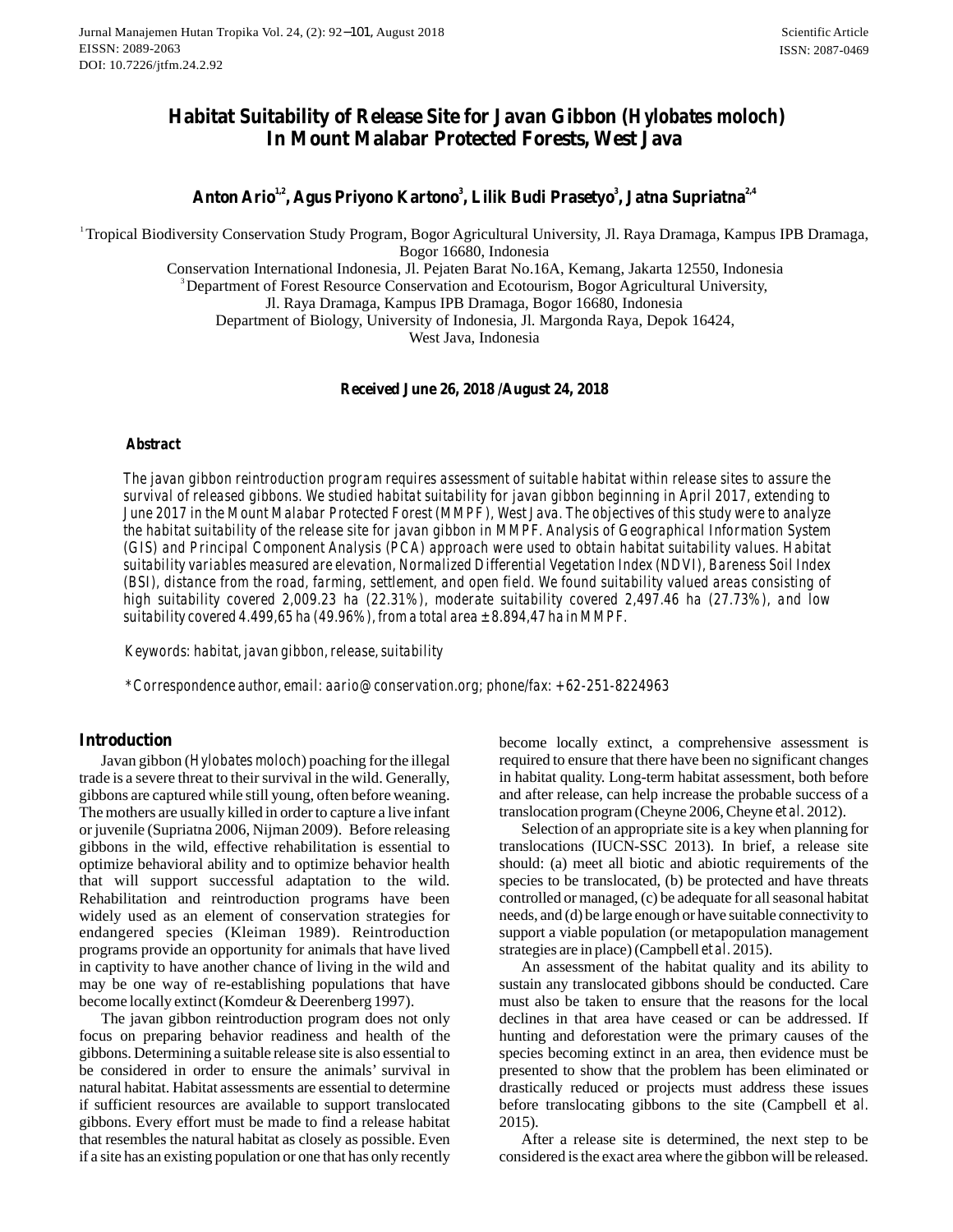Information about spatial or non-spatial data is required to map the potential relationship between habitat variable that influences javan gibbon. Proper planning can only be made possible with accurate information especially physical and biological environment aspects such as the availability of topography map, vegetation, and animal distribution. Spatial analysis can also provide information about the habitat's condition at a given time, thus occurring changes can be understood based on ecological and social factors which can be used as points of consideration in determining management policy (Berliana 2009).

Spatial analysis can provide accurate, relevant information concerning javan gibbon habitat. Spatial analysis can be applied to assess the javan gibbon's association with specific habitat components, areas that might be used as javan gibbon habitat, or javan gibbon population estimation. It can also provide information about certain habitat conditions at certain times, and it can be used to evaluate habitat changes following ecological and social factors (Dewi *et al.* 2007).

Deforestation in Java Island continues to occur in line with (Figure 1). decentralization of forest management policy (Supriatna 2006). In contrast to West Java, the forest habitat in Central 2006). In contrast to West Java, the forest habitat in Central **Data Collection and Analysis** Data used in this study<br>Java does not have any protected areas which form a network consist of primary and secondary data. Prima system and has received little attention among conservationists and researchers. Consequently, forest habitat in this region is more threatened by encroachment (Setiawan *et al*. 2012).

gibbon's habitat managed by Perhutani. This area is water catchment area of Citarum watershed in West Java. This research is an initial study on forest quality in MMPF. The research is expected to provide considerations input to policymakers in managing habitat and javan gibbon in MMPF. By protecting forest means conserving the javan gibbons may survive only in the intact forest.

Habitat suitability analysis for habitat javan gibbons release site is needed to ensure the survival of the animals. In general, habitat suitability studies are conducted in an existing javan gibbon habitat. This study will be critical in providing considerations for determining javan gibbons release site.

The objective of this study is to analyze the habitat suitability of the release site for javan gibbon in MMPF through Geographical Information System (GIS) analysis.

# **Methods**

**Time and location study** This research was conducted for 3 months from April to June 2017 in Mount Gede Pangrango National Park (MGPNP) and Mount Malabar Protection Forest (MMPF), West Java. The MGPNP was located between  $S6°4165°1$  and E106°51 107°02 at altitudes of 7003.019 m asl. The MGPNP is covering 24.270,80 ha of forest area which laid in the districts of Cianjur, Sukabumi, and Bogor. The MMPF was located between S07°07 20.52 and E107°36 28.48 at altitudes of 1,0002,300 m asl. I forest area which laid in the districts of Cianjur, Sukabumi, and Bogor. The MMPF was located between S07°07 20.52 and E107°36 28.48 at altitudes of 1,0002,300 m asl. It has an area of about 8.894,47 ha located in Bandung Regency

I. 2012).<br>Mount Malabar Protected Forest (MMPF) is one of javan<br>mans, and satellite images consist of primary and secondary data. Primary data are the result of a field survey in the form of javan gibbon sighting location point and its habitat condition in MGPNP and habitat condition data of MMPF as a reintroduction site. **Data Collection and Analysis** Data used in this study consist of primary and secondary data. Primary data are the result of a field survey in the form of javan gibbon sighting location point and its habitat condition in M maps, and satellite images.

The data on javan gibbon distribution in MGPNP were collected by using triangle count and direct count along the available track in the study area. Field survey equipment which consists of Bushnell 1250mm, *Global Position System*



Figure 1 Map of study sites.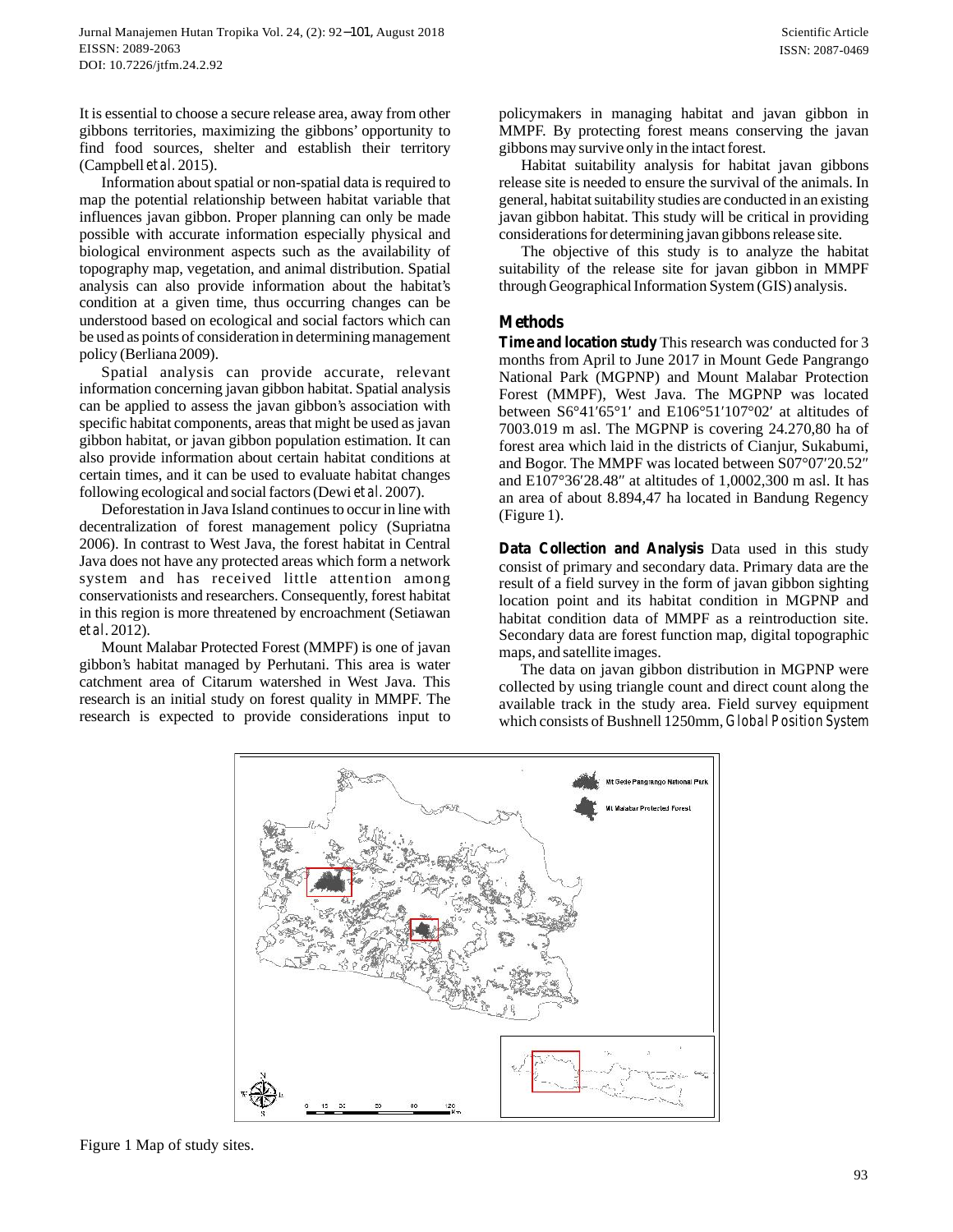Garmin Montana 650, compass, and Canon SX510 HS 30 optical zoom digital camera. Used to capture javan gibbon site of sighting and its habitat conditions.

Habitat suitability analysis of javan gibbon was based on Garmin Montana 650, compass, and Canon SX510 HS 30 optical zoom digital camera. Used to capture javan gibbon site of sighting and its habitat conditions.<br>Habitat suitability analysis of javan gibbon was based on some data Garmin Montana 650, compass, and Canon SX510 HS 30<br>optical zoom digital camera. Used to capture javan gibbon<br>site of sighting and its habitat conditions.<br>Habitat suitability analysis of javan gibbon was based on<br>some data topographic maps of MMPF (scale 1:25000, source: Geospatial Information Agency year 2014), images from Sentinel-2A Satellite (source: https://scihub.copernicus.eu, date obtained July 4th, 2017 and July 24th, 2017), images from Landsat 8 Satellite (source: https://www.earthexplorer. usgs.gov, date obtained August 4th, 2017), and Digital Surface Model (DSM) (source: http://www.eorc.jaxa.jp/). Tools for data analysis which consist of a computer, calculator, stationary, ArcGIS ver.10 and SPSS ver.14 software.

The data from the field survey in MGPNP was used by this system to determine javan gibbon habitat suitability in MMPF. Geolocation data on javan gibbon sighting in MGPNP is used as base data in sampling each variable considered to be relevant in illustrating javan gibbon's habitat suitability, which consists of: (a) physical factor is elevation, (b) biotic factor are Normalized Differential Vegetation Index (NDVI) and Bareness Soil Index (BSI), (c) human intervention factor is distance from road, farms, settlement, and open field.

 Habitat suitability mapping of javan gibbon was created by classifying the matrix of suitability, including the selection of habitat variables. A Geographical Information System (GIS) technique is used for mapping the habitat suitability of wildlife species (Rubert 2007). Data analysis utilizing GIS is used in various application to assess habitat fragmentation and create species distribution model (Apan 1996, Jorge & Garcia 1997, He et al. 1998). These habitat suitability models are based on a functional relationship between wild animals and habitat variables (U.S. Fish and Wildlife Service 1980; 1981). A synthesis on wildlife-habitat relationship knowledge, multivariate habitat analysis, with wildlife mapping techniques (which primarily done with specific GIS software) is the very promising method to produce practical wildlife information for management practices (Miller 1994).

 The elevation is a habitat parameter that affects the distribution of wildlife. The javan gibbon can be found at an altitude of up to 1,500 m asl, but in some cases, it can still be found at an altitude of 2,000 m asl. Location altitude is obtained through Digital Elevation Model (DEM) data.

NDVI and BSI used to identify the level of land cover in an area. NDVI and BSI are different indices, the more vegetation's density the NDVI values are higher, but the opposite is the BSI value. To get NDVI and BSI values is done by processing sentinel image (for NDVI) and Landsat (for BSI) imagery with each formula as follows as Equation an area. NDVI and BS.<br>vegetation's density the<br>opposite is the BSI value<br>done by processing sentit<br>(for BSI) imagery with ea<br>[1] and Equation [2].<br>RSI =  $\frac{(SWIR - RED) - (NIR - RED)}{R}$ 

| $BSI = \frac{(SWIR - RED) - (NIR - BLUE)}{(SWIR + RED) + (NIR + BLUE)}$ | [1] | as |
|-------------------------------------------------------------------------|-----|----|
| $NDVI = \frac{NIR - RED}{NIR + RED}$                                    | [2] | sh |
| Note: NIR = reflectance canal near infrared, RED =                      | [s] |    |
| reflectance canal red, SWIR = reflectance canal SWIR 1, Si              |     |    |

$$
NDVI = \frac{NIR - RED}{NIR + RED} \tag{2}
$$

 $BSI = \frac{(SWIR + RED) + (NIR + BLUE)}{(SWIR + RED) + (NIR + BLUE)}$  [1]<br>  $NDVI = \frac{NIR - RED}{NIR + RED}$  [2]  $\frac{1}{SMR + RED}$  [2]  $\frac{1}{SMR + RED}$ <br>
Note: NIR = reflectance canal near infrared, RED =  $\frac{1}{SMR + AD}$  (2)  $\frac{1}{SMR + RED}$  (2)  $\frac{1}{SMR + BED}$  (2)

 $BLUE = ceflectance$  canal blue

 Each parameter of human activities impact is a parameter that is considered to represent the factor of human interference. Javan gibbons must choose to avoid direct encounters with humans. Distance from the road is obtained from Indonesian Rupa Bumi (RBI) data by performing euclidean distance process to get the distance perpendicular to the road. The Euclidean distance process is also applied to obtain distance data from the settlement, distance from farmland and distance from open land extracted from an analysis of land cover in 2017 around MMPF.

 Variable values obtained in javan gibbon's points in MGPNP were processed by principal component analysis (PCA) approach. PCA was used to statistically process the weight of each environmental variable for javan gibbon habitat. It was determined by overlaying the current locations of javan gibbon distribution. Each location of javan gibbon distribution comprised values (Suheri *et al.* 2014).

The number of habitat component used as a variable is hard relatively to be understood and illustrated as a unity of habitat components which each other influences. The difficulty in illustrating the association between variables can be simplified by PCA which is a variable simplifying method that represents information existing in previous variables. PCA result then applied and re-mapped on MMPF area with PCA general as Equation [3]:

$$
PCA = \sum_{i=1}^{n} (LF_i \times PC_i)
$$
 [3]

Note: LF  $_i =$  *loading factor* component in *i* sequence,  $PC_i = i$ sequence PC

 The result calculated by PCA is used to make habitat suitability classes where its acquired value used geometric interval by separating the area into three classes of habitat suitability, which are unsuitable, moderate suitability, and high suitability classes. Habitat suitability map result obtained by PCA was then revised by using land coverage map, forest condition, and elevation, to obtain new habitat suitability map. The revision from PCA result habitat suitability map was done to obtain a better result in dividing habitat suitability classes. The revision is created by overlaying previously known habitat that is known not to be javan gibbon habitat which then added as the unsuitable class. This classification based on similar research has suitability map was done to obtain a better result in dividing<br>habitat suitability classes. The revision is created by<br>overlaying previously known habitat that is known not to be<br>javan gibbon habitat which then added as th  $(2009)$ , and Suheri *et al.*  $(2014)$ .

# **Results and Discussion**

**Javan gibbon spatial distribution in MGPNP** Twentyeight javan gibbon sighting point managed to be obtained in 8 MGPNP resorts, which are Cibodas, Nagrak, Cimungkad, Situgunung, Selabintana, Tapos, Cimande, and Bodogol. Out of the 28 points, there was one point that cannot be used as reference data, which is the Pasir Masigit point in Situgunung Resort. This is because the Landsat image of the location is covered by cloud. The presence of cloud or its shadow are disturbances that can affect image spectral value. Iskandar et al. (2009) stated the javan gibbon found in 5 resorts in MGPNP, which are Cisarua, Cimungkat, Bodogol, Situ Gunung, and Cibodas, but absent in Selabintana and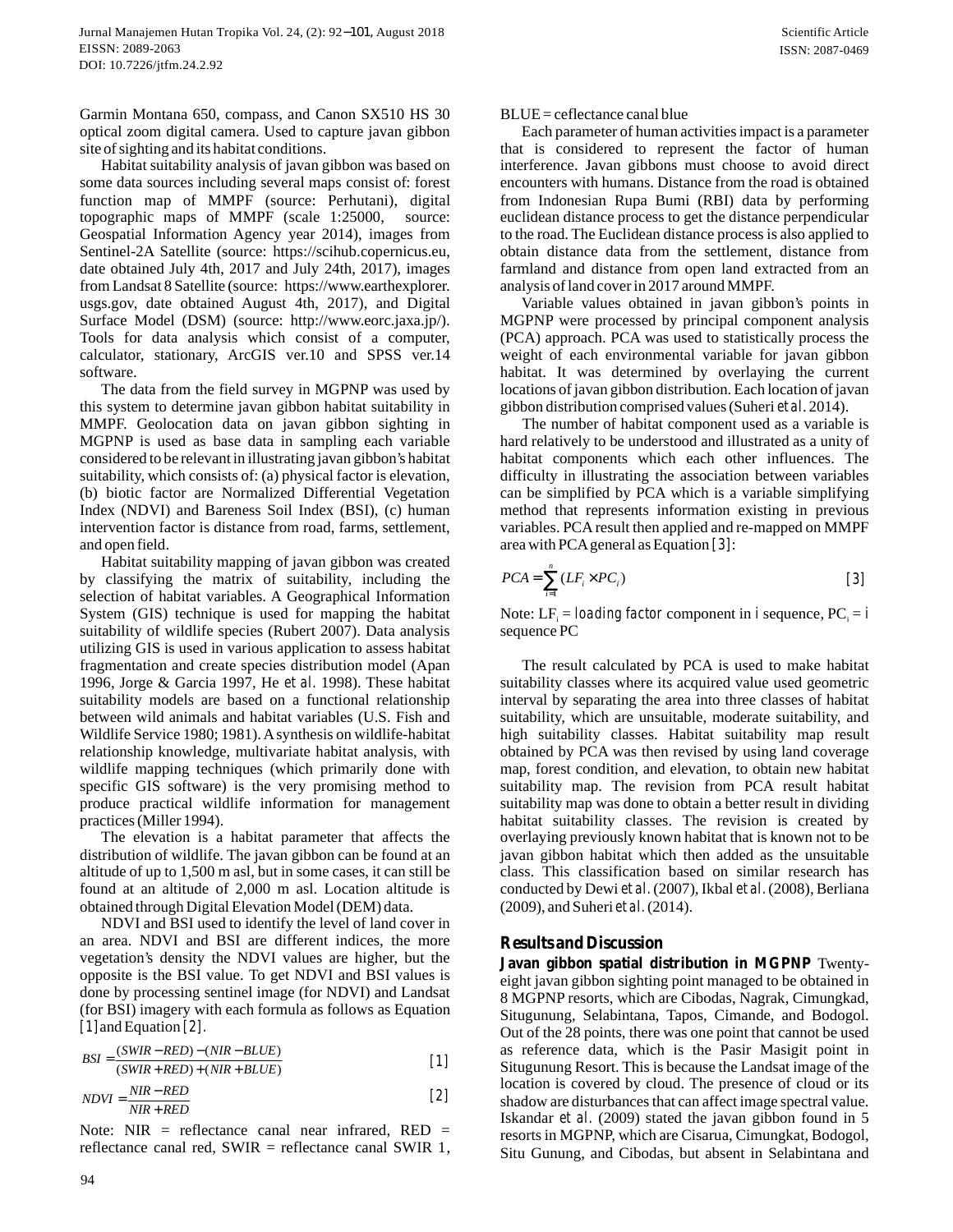#### Gunung Putri.

 Javan gibbon distribution based on physical factor (elevation) was located in 700900 m asl and lowest at  $>1,700$ m asl. Based on biotic factor, the highest NDVI index value is 0.70.8 and BSI is -0.4 – -0.3. Based on human intervention factor, the highest values for each are distance from road 22.5 km, distance from farms 11.5 km, distance from settlements 2.53 km, and distance from open field > 3 km (Figure 2).

According to Suheri et al. (2014), identification of habitat suitability is a crucial aspect of conservation management. The study in MGPNP attempts to develop habitat suitability and corridor setup for javan gibbon in MGPNP, based on some identified environmental variables in the fieldwork area. In a total area of 22,851 ha, it showed that 17.15% (3,918 ha), 38.61% (8,823 ha) and 44.24% (10,110 ha) are classified to have high, moderate and low suitability for javan gibbon habitat, respectively.

**MMPF habitat suitability factors** Some of the assessed

variables can illustrate the suitability of Javan gibbon habitat in MMPF which includes physical factors (elevation), biotic factors (NDVI and BSI), as well as human disturbance factors consisting of the distance from roads, agriculture, settlements and open land (Figure 3).

 Other previous research on javan gibbon habitat suitability used the distance from the river and sloping land variable. However, in this research, those variables are not included for they are not affecting javan gibbon distribution.

 As an arboreal primate, javan gibbon rarely goes down to forest ground or river edges. Javan gibbon water intake is fulfilled from fruits they ingest, dew on leaves, and rainwater accumulating on tree bark (Napier & Napier 1985).

 Land sloping level is also believed not to affect javan gibbon distribution because in general conservation and nonconservation area which are the habitat of javan gibbon in West Java are mountain forest with sloping level varied from level to steep. javan gibbon is arboreal animals, and thus land slope factor is not a hindrance for their accessibility (Dewi *et*

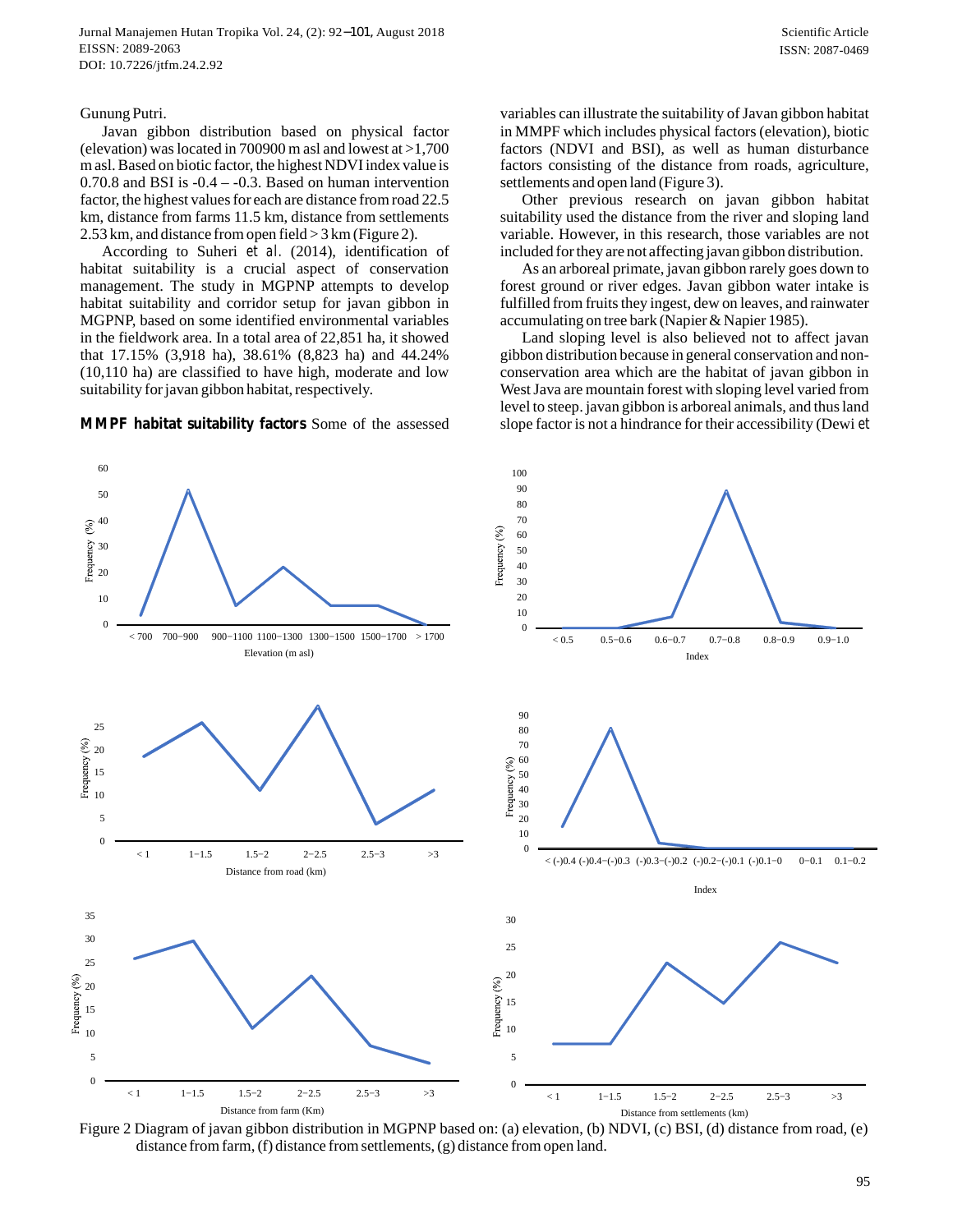

Figure 3 Map of habitat suitability variables in MMPF based on: (a) elevation, (b) NDVI, (c) BSI, (d) distance from road, (e) distance from farm, (f) distance from settlements, (g) distance from open field.

*al.* 2007). Javan gibbon groups in Mount Halimun-Salak National Park (MHSNP) are found more in steep topography, presumably to avoid predators (Rinaldi 2003).

Habitat suitability shows the affordability of a unit of land to support species survivals. The affordability is determined by the spatial properties and not just resources inside it. In the geographic scale, habitat resources could be represented by smaller scale features (spatial features) as auxiliary variables (Guisan & Zimmermann 2000).

**Physical factor** Physical factors counted in this research are elevation, where found in javan gibbon distribution data in MGPNP were 7001,700 m asl, and in MMPF between 975 to 2,337.5 m asl. Elevation factor is essential to consider as it is linked to feeding availability, abundance, and variations of fruits as their main forage. It is also associated with javan gibbon's movements which are mostly done by brachiation and depend on forest tree branching condition.

 Javan gibbon lives in tropical rainforest from coastal areas, lowland, to mountain up to 1,600 m asl. The highest density of javan gibbon was found in lowland area up to

1,300 m asl (Wedana *et al.* 2009). Javan gibbon is rarely found in more than 1,500 m asl for their source of feed is scarce in that altitude. According to Nijman (2004), javan gibbon can be found in areas up to 1,600 m asl, however in some cases they can be found in more than 2,000 m asl. Low temperature and high humidity can also promote the growth of moss, which may cover tree branch, hindering javan gibbon's brachiation movement (Kappeler 1984, Rowe 1996, Supriatna & Wahyono 2000). some cases they can be found in more than 2,000 m asl. Low<br>temperature and high humidity can also promote the growth<br>of moss, which may cover tree branch, hindering javan<br>gibbon's brachiation movement (Kappeler 1984, Rowe

types of locomotion include climbing, leaping, and bipedalism. Brachiation is moving horizontally using both forelimbs to keep body weight and swing among tree branches (Matsumoto-Supriatna & Wahyono 2000).<br>
Javan gibbons primary locomotion is brachiation. Other<br>
types of locomotion include climbing, leaping, and bipedalism.<br>
Brachiation is moving horizontally using both forelimbs to<br>
keep body weig more fruits (61%), compared to bud and young leaves (38%), and flowers (1%), coming from 125 types of plants in total. Javan gibbons also consumed several types of insects, such as Oda & Oda 1998). As a frugivore, javan gibbon consumed more fruits (61%), compared to bud and young leaves (38%), and flowers (1%), coming from 125 types of plants in total. Javan gibbons also consumed several types of ins

value showed that javan gibbon are only found in MGPNP area with high NDVI index, which is 0.70.8. This density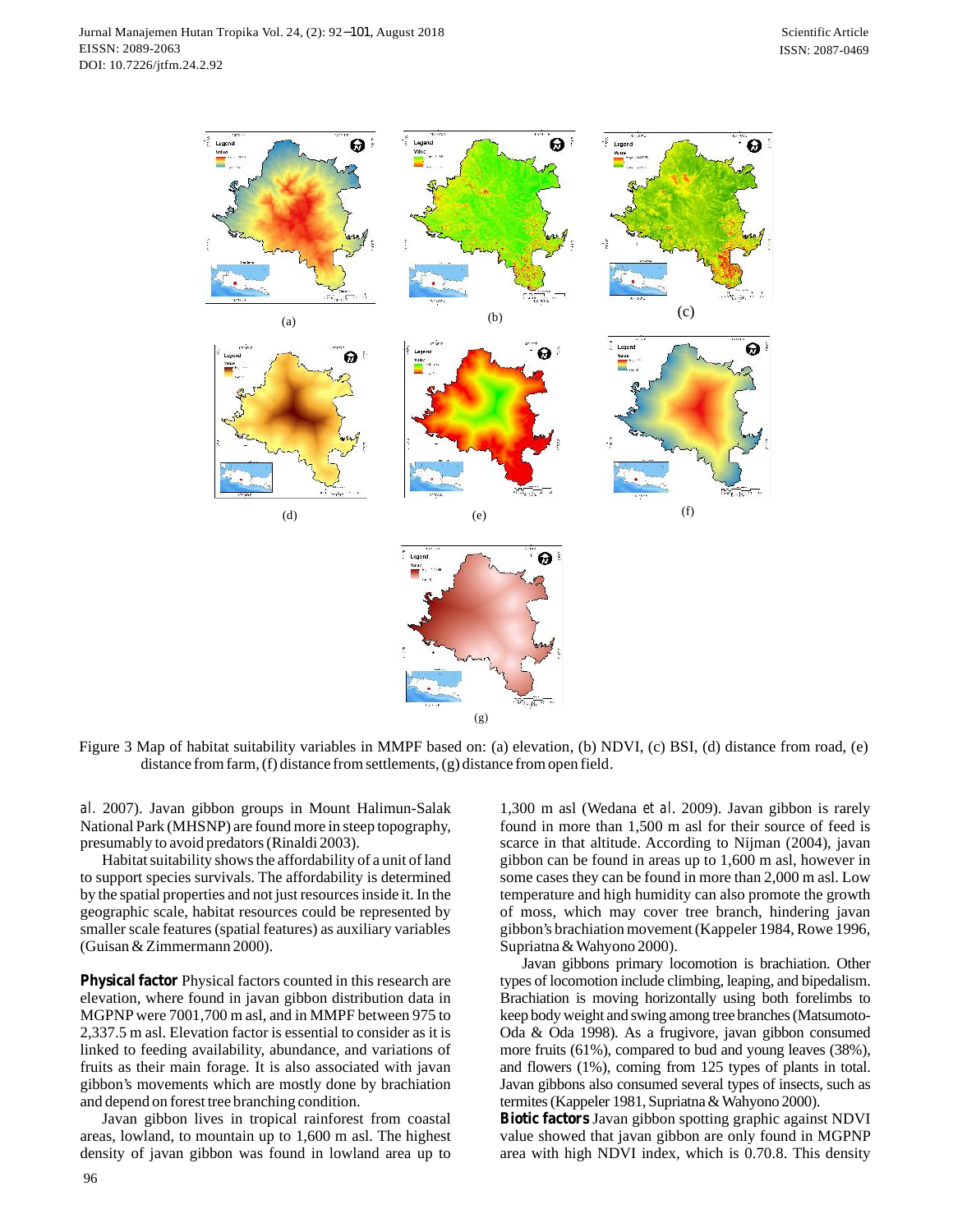value was also found in MMPF with the highest index being 0.85. The value showed that javan gibbon habitat in MGPNP and MMPF tend to be located in forests with high density.

 Inversely, BSI showed that javan gibbon in MGPNP tends to choose habitat with low BSI, with the value of -0.4 - 0.3. This low value of BSI was also found in MMPF with - 0.27. High vegetation density with low BSI in MGPNP and MMPF were suitable habitat for javan gibbon.

The most suitable javan gibbon habitat is in the locations that are covered by both primary and secondary forests (Leighton 1987). Javan gibbons are frugivorous arboreal<br>primates whose lives are influenced by habitat condition<br>such as vegetation stand, tree density, food types variations,<br>and canopy closure (Kappeler 1984). The gibbon primates whose lives are influenced by habitat condition such as vegetation stand, tree density, food types variations, and canopy closure (Kappeler 1984). The gibbon requires a forest with connected canopy, trees with a height more than primates whose lives are influenced by habitat condition<br>such as vegetation stand, tree density, food types variations,<br>and canopy closure (Kappeler 1984). The gibbon requires a<br>forest with connected canopy, trees with a h such as vegetation stand, tree density, food types variations,<br>
and canopy closure (Kappeler 1984). The gibbon requires a<br>
forest with connected canopy, trees with a height more than<br>
25 m, and a high diversity of fruit-pr 2001).

 Processes impacting habitat quality are of particular concern for the long-term viability of resident gibbon populations. Selective logging, whether commercial or illegal, can alter the carrying capacity of an area, displacing gibbons causing increased intergroup contacts and conflicts, increased stress and mortality (especially in infants) and other adverse effects (Rainer *et al.* 2014).

**Human disturbance factors** Human disturbance factors can be represented as the distance from road, farm, settlement, and open field. The highest habitat suitability value from human disturbance aspect from each variable are as follow: the distance from road in MGPNP between 2.53 km, and in MMPF within 3.31 km; based on distance from farming area in MGPNP between 11.5 km, and in MMPF within 2.72 km; based on distance from settlement in MGPNP between 2.53 km, and MMPF within 4.95 km; and based on distance from open field in MGPNP being >3 km, and in MMPF within 7.14 km.

 The closer the distance with the center of human activity and their transportation route, the more intensive the disturbance from human to the environment. This disturbance arises from the ease of access into the area. The closer to places of human activity, the intensity of javan gibbon spotting is decreasing.

 MMPF area has relatively easy access to the nearest villages, and thus the majority of people in these villages do their activities around the areas. The existence of "Community Based Forest Management" program (PHBM) by Perhutani opens the possibility for people to do their activities in MMPF areas, such as coffee plantation or even vegetable (although it is not allowed by the management). Most often disturbance is bird hunting and land opening for farming, which at times is not only done in areas utilized as production forest in the past but also spread into protection forest. Although access is mostly limited to the footpath, villagers can still use a motorcycle to reach forest area.

The javan gibbon is very sensitive to habitat changes (Pranasai et al. 2010). Human pressure is believed to be an obstacle of javan gibbon movement and dispersal. Some researchers describe that habitat destruction was a significant cause of the decline in the populations of primates, including the species of gibbons (Ganzhorn 2003, Setchell & Curtis 2003).

 Habitat suitability level based on distance from the road has the highest value, which means the further it is from the road the more suitable MMPF is as javan gibbon release site. The closer it is to the road, the lower javan gibbon habitat suitability in MHSNP (Dewi et al. 2007). Javan gibbon habitat suitability will lower the closer it is with human disturbance factor such as settlements, road, and so on (Ikbal *et al.* 2008).

 Primates more often display negative reaction by making warning vocalizations, running, or moving to higher elevation in trees to avoid or not giving virtually any changes in reaction by human presence (Tobing 2002). Javan gibbon response to approaching human is avoidance. Other responses that may be found are maintaining silence and hiding. Vocalization response usually occurs if the animal has detected human presence at a very close distance (Nijman 2004)

**Habitat suitability for the reintroduction of javan gibbons** Historical data on the rearing origin in the rehabilitation process of javan gibbons at JGC was used as a consideration in determining the release site candidates. The data was mostly the origin of java gibbons from Bandung, Cianjur and Sukabumi regencies. Therefore, the identification of forest areas suspected to be the habitat of javan gibbons is made in the area around the three regencies. One of the considerations is to survey the existence for wild java gibbons in forest areas in the three districts. Based on the results of the survey, it was known only in MMPF that there was no wild population of javan gibbon, although its presence was known before 1997. Therefore, the initial determination of the release site was MMPF. One of the criteria has recommended for primate release sites is there are no wild populations (Beck et al. 2007), to avoid animals released carrying disease (Cheyne et al. 2005). Also, ecological surveys to obtain the flora and fauna data available in the area, as well as the socio-economic survey of the community were conducted.

According to Campbell et al. (2015) before a translocation can be conducted at a proposed release site, a population assessment should be conducted to determine whether an existing gibbon population persists there. Sites which have a resident gibbon population require different considerations from those who do not; the former represents population reinforcement while the latter represents a reintroduction.

 A release site should provide a long-term secure habitat with limited potential for reduction in size, encroachment, infrastructure development or significant change in surrounding area due to these activities (Campbell *et al.* 2015). with limited potential for reduction in size, encroachment,<br>infrastructure development or significant change in<br>surrounding area due to these activities (Campbell *et al.*<br>2015).<br>Analyzed by PCA generated KMO (Kaisar-Meyer

 Analyzed by PCA generated KMO (Kaisar-Meyersignificance. KMO and Bartlett test values are more than 0.5 and significance is  $< 0.001$ , and thus the result can be accepted and progressed to the next process (Table 1). PCA analysis to javan gibbon distribution value in MGPNP resulted in total 3 new variables with Eigen value > 1 and represent 82.5 % of previous variables (Table 2). New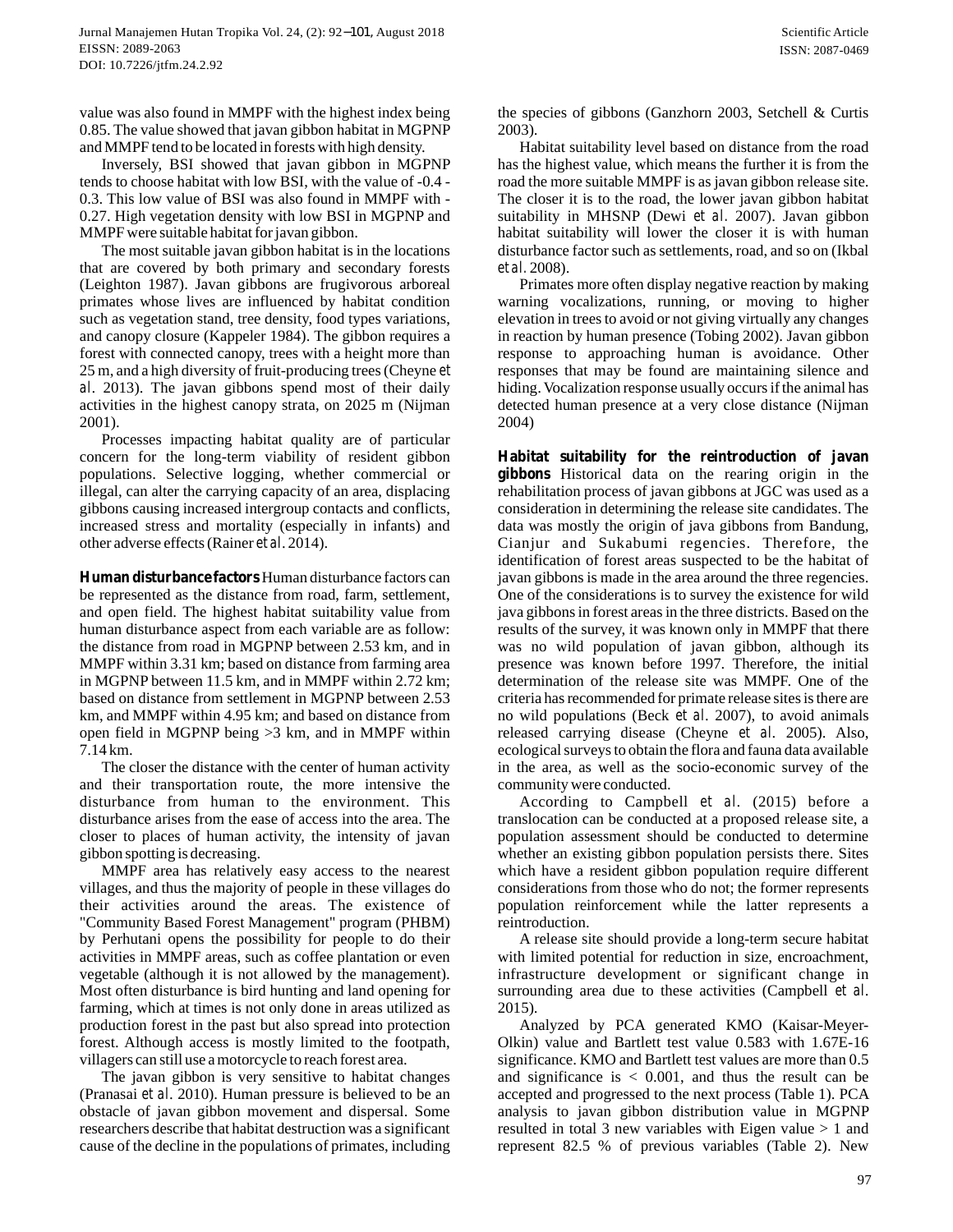#### Table 1 KMO and Bartlett's test

| Table 1 KMO and Bartlett's test                     |                    |         |
|-----------------------------------------------------|--------------------|---------|
| Kaiser-Meyer-Olkin Measure<br>of Sampling Adequacy. |                    | 0.583   |
| Bartlett's Test of Sphericity                       | Approx. Chi-Square | 123.435 |
|                                                     | df                 | 21      |
|                                                     | Sig.               | 0.000   |

#### Table 2 Total variance explained

|                | Initial eigenvalues |               |              |
|----------------|---------------------|---------------|--------------|
| Component      | Total               | % of variance | Cumulative % |
| 1              | 2.964               | 42.346        | 42.346       |
| $\overline{c}$ | 1.710               | 24.427        | 66.773       |
| 3              | 1.101               | 15.724        | 82.498       |
| $\overline{4}$ | 0.682               | 9.743         | 92.241       |
| 5              | 0.401               | 5.727         | 97.967       |
| 6              | 0.117               | 1.674         | 99.641       |
| 7              | 0.025               | 0.359         | 100.000      |

Table 3 Matrix component

|              | Component |                |          |
|--------------|-----------|----------------|----------|
|              | 1         | $\overline{c}$ | 3        |
| <b>DEM</b>   | $-0.305$  | 0.800          | 0.024    |
| Road         | 0.946     | 0.279          | $-0.023$ |
| Farm         | 0.945     | 0.202          | $-0.109$ |
| <b>Build</b> | 0.850     | 0.295          | 0.306    |
| <b>NDVI</b>  | 0.162     | $-0.339$       | 0.855    |
| <b>BSI</b>   | $-0.190$  | 0.707          | $-0.064$ |
| Open land    | $-0.546$  | 0.500          | 0.509    |

variables component formed can be seen in a component matrix (Table 3). The formula given as the result of PCA is as shown in Equation *[1]*

$$
PCA = 2.964PC1 + 1.71PC2 + 1.101PC3
$$
 [1]

 Commonalities can explain how much the new variable formed from PCA can explain the previous variables. Table 4 shows that the new variable formed is highest when influenced by distance from road variable.

 PCA result is then mapped by using the same variable against MMPF. The result given by PCA is compared by actual condition, with areas known to be unsuitable as javan gibbon habitat. These areas can be known from land cover analysis and forest condition in MMPF. The PCA result obtained are then revised with land coverage, elevation, and forest condition. After revision is done against PCA result, classes of javan gibbon habitat suitability in MMPF is as follow: high suitability (22.31%) for 2,009.23 ha, moderate suitability (27.73%) for 2,497.46 ha, and low suitability (49.96%) for 4.499,65 ha (Table 5, Figure 4).

 Based on this result, it can be concluded that MMPF can be used as javan gibbon release site on its moderate and high suitability areas. Figure 4 also shows the location of four javan gibbons groups released period 20142016 in MMPF, located in a moderate to high suitability area. This proves that a suitable habitat can meet the needs of post-release javan gibbons including feed and cover in MMPF. According to Ario et al. (2018), each group started from its different release site, and slowly expanded their movement to have bigger home range. This is related to the distribution and

| Table 4 Communalities |  |
|-----------------------|--|
|-----------------------|--|

|              | Initial | Extraction |
|--------------|---------|------------|
| <b>DEM</b>   | 1.000   | 0.734      |
| Road         | 1.000   | 0.974      |
| Farm         | 1.000   | 0.946      |
| <b>Build</b> | 1.000   | 0.903      |
| <b>NDVI</b>  | 1.000   | 0.872      |
| <b>BSI</b>   | 1.000   | 0.540      |
| Open land    | 1.000   | 0.806      |

abundance of feed around the release site. The released javan gibbon explored the area not only to find food but also to investigate sound produced by other animals or humans.

The areas with high and moderate suitable habitat were located mostly in the middle part of MMPF. In the middle of MMPF secondary forest has the general characteristic of mountainous rainforest trees species in West Java, such as *Ficus pistulosa, Lithocarpus pallidus, Alstonia scholaris, Altingia excelsa, Dixocsillum aliaceum, Persea excelsa, Rhodamnia cinereal*, etc. In line with the area's status, MMPF consists of natural forest vegetation (secondary forest) and plantation forest such as pine and *eucalyptus* which are remnants of Limited Production Forest (HPT), as a buffer zone of secondary forest.

 Javan gibbon can only live in heterogeneous forest; thus pine and *eucalyptus* forest that is mostly homogenous cannot be used as habitat for its lack of food availability. The most important habitat component for the animal is the food source. Food availability usually changes with the season. The quantity and quality of food needed by every wildlife varied according to species, sex, age, physiological function, season, weather, and geographical location (Bailay 1984).

 Forest structure and composition should be assessed in potential release sites. Canopy connectivity and density are critical, as is the height, size, and presence of specialist trees (Mather 1992, Cheyne *et al.* 2006). Levels of existing and potential fragmentation should also be identified. The site should be evaluated for suitable food types, water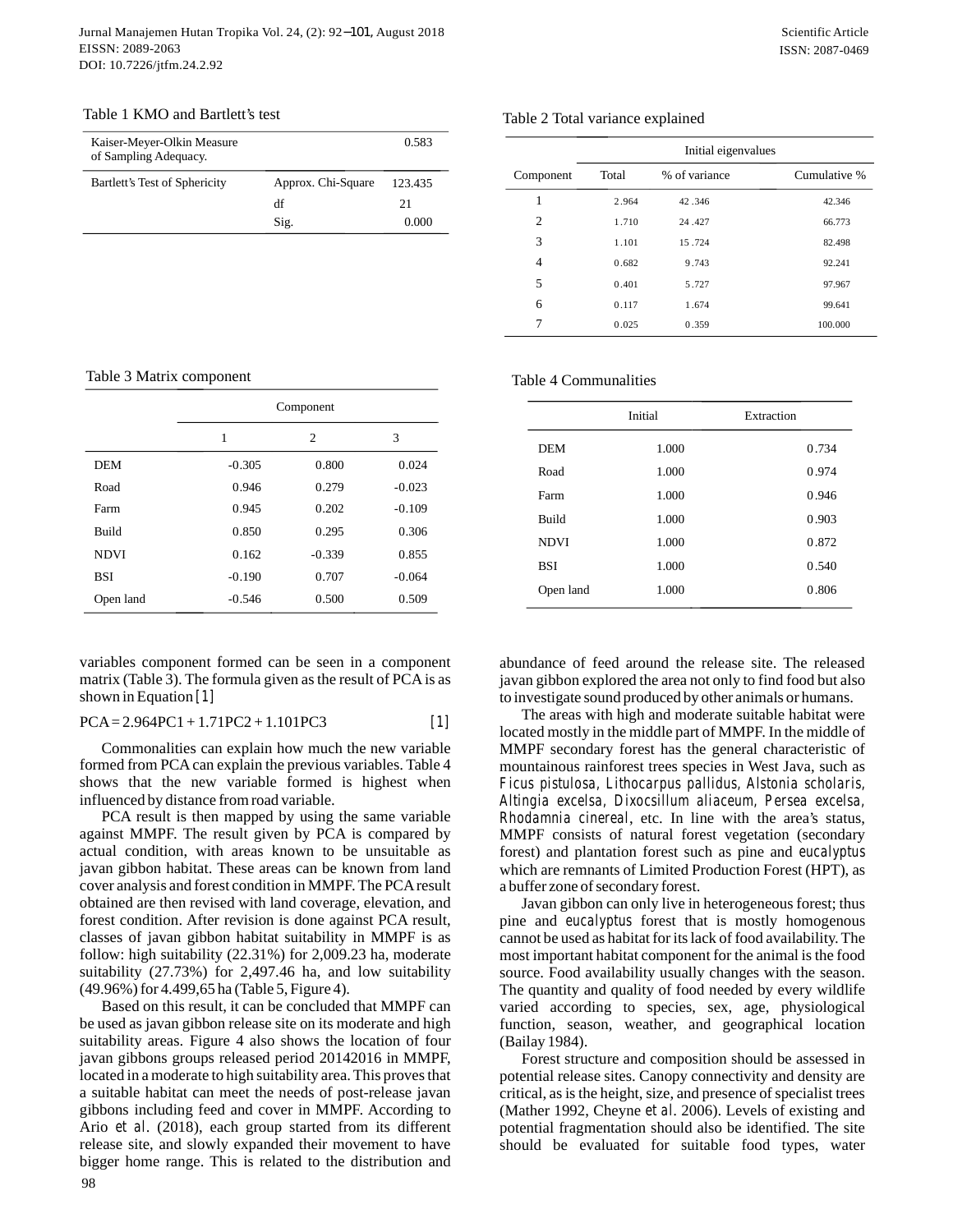

Figure 4 Map of javan gibbon habitat suitability in MMPF.

availability and sleeping sites (Abbott 2000, Cheyne et al. 2006; 2013). It is essential that there are enough emergent trees from which gibbons can call (to allow the call to carry) and afford gibbons protection from predators while they are sleeping (Whitten 1982, Reichard 1998, Chetry et al. 2008, availability and sleeping sites (Abbott 2000, Cheyne *et al.* 2006; 2013). It is essential that there are enough emergent trees from which gibbons can call (to allow the call to carry) and afford gibbons protection from pr 2013).

 In areas with significant seasonal variation in fruiting, surveys should be conducted over a period that allows a complete cyclical/annual assessment of food availability. This should be assessed in parallel with existing knowledge of the ecology of the species to be translocated. It should be ensured that the release site is within the altitudinal range of the species of gibbon taxon introduced (Campbell et al. 2015).

**The implication for the management authority** The results of this study are an essential finding can provide input to policymakers about the importance of wildlife management especially conservation of javan gibbons and their habitats. MMPF has become release site of javan gibbon since 2014. A lesson learned from the past important to ensure that javan gibbon released will survive and there is no more poaching, and no forest degraded in MMPF. The management authority must be improving patrol, ecosystem restoration, public awareness, education, and community empowerment. MMPF is vulnerable to damage caused by human activity such as land opening for farming. Protection forest area has a regional buffer area previously used as Limited Production Forest (HPT) which grants access into protected forest area.

Moreover, if Perhutani implements community Based Forest Management (PHBM) program with minimum supervision, encroachment into the forest will extend into the protected forest area. This implication will affect the life of wildlife living in the area, including the released javan gibbon. Thus, there is a need for more supervision by

| Level of suitability | Size (ha) | Percentage (%) |
|----------------------|-----------|----------------|
| High                 | 2,009.23  | 22.31          |
| Moderate             | 2.497.56  | 27.73          |
| Low                  | 4.499.65  | 49.96          |

management upon PHBM implementation and increasing security around the area as well as educating surrounding villagers).

# **Conclusion**

 Habitat suitability of javan gibbon release site is an important aspect to ensure javan gibbon's extended survival post-release. Food availability, vegetation density, and vulnerability risk are essential points to be considered when choosing forest area that will be used as javan gibbon release area. The habitat suitability valued areas for the MMPF javan gibbon release site consist of high suitability covered 2,009.23 ha (22.31%), moderate suitability covered 2,497.46 ha (27.73%), and low suitability covered 4.499,65 ha (49.96%) from total area  $\pm$  8.894,47 ha. Based on results, MMPF can be used as javan gibbon release site on its moderate and high suitability areas. The javan gibbon groups released period 20142016, located in a moderate to high suitability areas.

# **Acknowledgement**

We thank Conservation International Indonesia, Javan Gibbon Foundation, Mount Gede Pangrango National Park and Forestry State Enterprise of Regional Division of West Java-Banten. We would like to also thank Clare Campbell and Holly Thompson from Wildlife Asia and Silvery Gibbon Project, Arcus Foundation, Full Circle Foundation, and PT. Pertamina EP Asset 3 Subang Field, who have supported the Javan Gibbon rehabilitation and reintroduction program. We thank Ramdhoni who helps for GIS analyses, and the Javan Gibbon monitoring team in Gunung Puntang: Mulya Hermansyah, Eryan Hidayat, Uwas, Yanto, Asep Sunarya, Agus Setiawan, Jenal, Nandang, and Ade Candra.

# **References**

- Abbott I. 2000. Improving the conservation of threatened and rare mammal species through translocation to islands: A 93:95–201. https://doi.org/10.1016/S0006-3207(99) 00144-5.
- case study, Western Australia. *Biological Conservation*<br>
93:95–201. https://doi.org/10.1016/S0006-3207(99)<br>
00144-5.<br>
20 A, Kartono AP, Prasetyo LB, Supriatna J. 2018. Post-<br>
release adaptation of javan gibbon (*Hylobates* Ario A, Kartono AP, Prasetyo LB, Supriatna J. 2018. Post-Mount Malabar Protected Forest, West Java, Indonesia. release adaptation of javan gibbon (*Hylobates moloch*) in Mount Malabar Protected Forest, West Java, Indonesia.<br>*Biodiversitas* 19(4):1482–1491. https://doi.org/10.13057/ biodiv/d190439.
- Apan AA. 1996. Tropical landscape characterization and analysis for forest rehabilitation planning using satellite data and GIS. *Landscape and Urban Planning* 34:45–54. https://doi.org/10.1016/0169-2046(95)00201-4.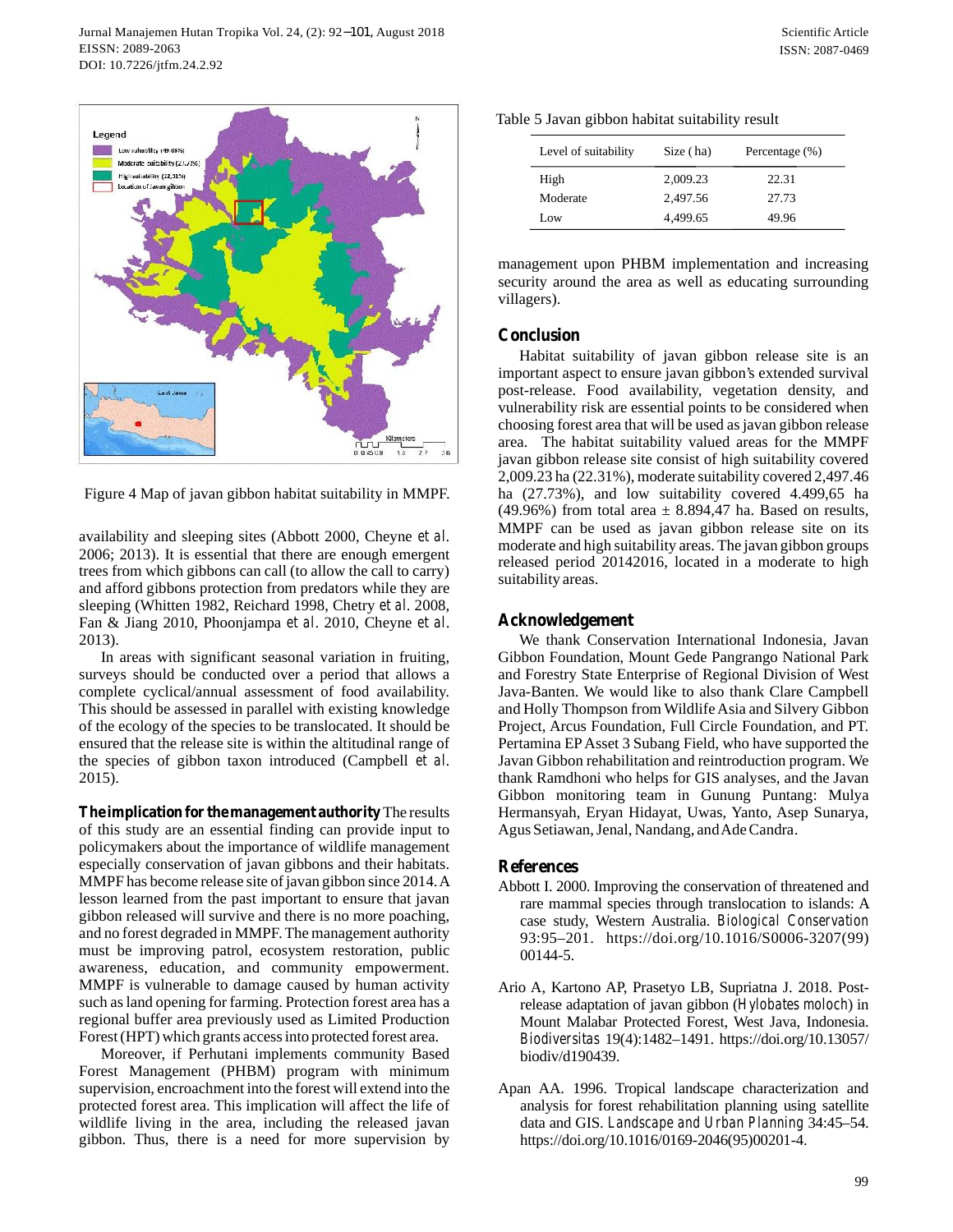- Bailey JA. 1984. Principle of Wildlife Management. New York: John Wiley and Sons.
- Beck B, Walkup K, Rodrigues M, Unwin S, Stoinski DTT. 2007. *Best Practice Guidelines for the Re-introduction of Great Apes.* Abu Dhabi (AE): IUCN/SSC Re-introduction Specialist Group.
- Berliana K. 2009. Pemetaan kesesuaian habitat Owa Jawa (2007. *Best Practice Guidelines for the Re-introduction of* He Hindred Contract Apes. Abu Dhabi (AE): IUCN/SSC Re-introduction Interpresentation Specialist Group.<br>
Specialist Group. The regular and the sessuaian habitat O Specialist Group.<br>
Ilana K. 2009. Pemetaan kesesuaian habitat Owa Jawa<br>
(*Hylobates moloch* Audebert, 1798) di Cagar Alam<br>
Gunung Tilu Kabupaten Bandung dengan Aplikasi Sistem<br>
Informasi Geografis [tesis]. Bogor: Bogor Agr University. (*Hylobates moloch* Audebert, 1798) di Cagar Alam<br>
Gunung Tilu Kabupaten Bandung dengan Aplikasi Sistem<br>
Informasi Geografis [tesis]. Bogor: Bogor Agricultural<br>
University.<br>
Campbell CO, Cheyne SM, Rawson BM. 2015. *Best P*
- *Guidelines for the Rehabilitation and Translocation of Gibbons*. Gland: IUCN SSC Primate Specialist Group.
- Cheyne SM, Hoing M, Rinear AJ, Sheeran LK. 2013. Sleeping mpbell CO, Cheyne SM, Rawson BM. 2015. *Best Practice*<br>
Guidelines for the Rehabilitation and Translocation of<br>
Gibbons. Gland: IUCN SSC Primate Specialist Group.<br>
syne SM, Hoing M, Rinear AJ, Sheeran LK. 2013. Sleeping<br>
s Guidelines for the Rehabilitation and Translocation of Gibbons. Gland: IUCN SSC Primate Specialist Group.<br>
syne SM, Hoing M, Rinear AJ, Sheeran LK. 2013. Sleeping<br>
site selection by agile gibbons: The influence of tree<br>
st *Gibbons*. Gland: IUCN SSC Primate Specialist Group.<br>
Cheyne SM, Hoing M, Rinear AJ, Sheeran LK. 2013. Sleeping<br>
site selection by agile gibbons: The influence of tree<br>
stability, fruit availability, and predation risk. *F*
- guidelines for in situ gibbon rescue, rehabilitation and stability, fruit availability, and predation risk. *Folia*<br>*Primatologica* 89:299–311.<br>eyne SM, Campbell C, Payne KL. 2012. Proposed<br>guidelines for in situ gibbon rescue, rehabilitation and<br>reintroduction. *International Z* https://doi.org/10.1111/j.1748-1090.2011.00149.x.
- Cheyne SM, Chivers DJ, Sugardjito J. 2006. Wildlife reintroduction. *International Zoo Yearbook* 46:1–17.<br>https://doi.org/10.1111/j.1748-1090.2011.00149.x.<br>syne SM, Chivers DJ, Sugardjito J. 2006. Wildlife<br>reintroduction: Considerations of habitat quality at the<br>release sit https://doi.org/10.1186/1472-6785-6-5. reintroduction: Considerations of habitat quality at the<br>release site. *BioMed Central Ecology* 6(1):1–8.<br>https://doi.org/10.1186/1472-6785-6-5.<br>Cheyne SM. 2006. Wildlife reintroductions: Consideration of<br>habitat quality a
- Cheyne SM. 2006. Wildlife reintroductions: Consideration of
- guidelines for the element of the books of the synchromagnet of the pelase site *BMC Ecology* 6:1–8.<br>eyne SM, Chivers DJ, Sugardjito J. 2005. Proposed guidelines for gibbon rehabilitation. 231.<br>http://www.iucnsscrsg.org/pa http://www.iucnsscrsg.org/pages/1/index.htm [27 January 2009].
- *Ape of India*. Mariani, Assam: Gibbon Conservation Centre and Gibbon Wildlife Sanctuary.
- Chetry D, Chetry R. Bhattacharjee PC. 2007. *Hoolock, The*<br> *Ape of India*. Mariani, Assam: Gibbon Conservation<br>
Centre and Gibbon Wildlife Sanctuary.<br>
Dewi H, Prasetyo LB, Rinaldi D. 2007. Pemetaan kesesuaian<br>
habitat owa Nasional Gunung Halimun-Salak. *Media Konservasi* Centre and Gibbon Wildlife Sanctuary.<br>
Dewi H, Prasetyo LB, Rinaldi D. 2007. Pemetaan kesesuaian<br>
habitat owa jawa (*Hylobates moloch* 1798) di Taman<br>
Nasional Gunung Halimun-Salak. *Media Konservasi*<br>
12(1):1–9.<br>
Fan PF, habitat owa jawa (*Hylobates moloch 1798*) di Taman<br>Nasional Gunung Halimun-Salak. *Media Konservasi*<br>12(1):1–9.<br>Fan PF, Jiang XL. 2008. Sleeping Sites, Sleeping Trees, and<br>Sleep-related Behaviors of Black Crested Gibbons<br>
- Sleep-related Behaviors of Black Crested Gibbons Central Yunnan, China. *American Journal of Primatology* 70:153–160. https://doi.org/10.1002/ajp.20470.
- Ganzhorn JU. 2003. Habitat description and phenology. In: Setchell JM, Curtis DJ, editors. *Field and Laboratory Methods in Primatology*. Cambridge: Cambridge University Press. https://doi.org/10.1017/CBO9781139 165105.005.
- Guisan A, Zimmermann NE. 2000. Predictive habitat

distribution models in ecology. *Ecological Modelling* 135:147–186. https://doi.org/10.1016/S0304- 3800(00)00354-9.

- He HS, Mladenoff DJ, Radeloff VC, Crow TR. 1998. Integration of GIS data and classified satellite imagery for regional forest assessment. *Ecological Applications* 3800(00)00354-9.<br>
HS, Mladenoff DJ, Radeloff VC, Crow TR. 1998.<br>
Integration of GIS data and classified satellite imagery for<br>
regional forest assessment. *Ecological Applications*<br>
8(4):1072–1083. https://doi.org/10.1890/ 0761(1998)008[1072:IOGDAC]2.0.CO;2. 8(4):1072-1083. https://doi.org/10.1890/1051-
- javan gibbon in Gunung Salak, West Java. *Jurnal*
- Ikbal W, Prasetyo LB, Risdiyanto I. 2008. Habitat suitability of<br>
javan gibbon in Gunung Salak, West Java. *Jurnal*<br> *Manajemen Hutan Tropika* 14(1):1–8.<br>
Iskandar F, Mardiastuti A, Iskandar E, Kyes RC. 2009.<br>
Populasi owa Iskandar F, Mardiastuti A, Iskandar E, Kyes RC. 2009. Gunung Gede Pangrango, Jawa Barat. *Jurnal Primatologi Manajemen Hutan Tropika* 14(1):1–8.<br>
andar F, Mardiastuti A, Iskandar E, Kyes RC. 2009.<br>
Populasi owa jawa (*Hylobates moloch*) di Taman Nasional<br>
Gunung Gede Pangrango, Jawa Barat. *Jurnal Primatologi*<br> *Indonesia* 6(1): Populasi owa jawa (*Hylobates moloch*) di Taman Nasional<br>Gunung Gede Pangrango, Jawa Barat. *Jurnal Primatologi*<br>*Indonesia* 6(1):14–18.<br>CN-SSC. 2013. *Guidelines for Reintroductions and Other*<br>*Conservation Translocations*
- IUCN-SSC. 2013. *Guidelines for Reintroductions and Other* Survival Commission.
- Jorge LAB, Garcia GJ. 1997. A study of habitat fragmentation in South East Brazil using remote sensing and geographic information system (GIS). *Forest Ecology and* Survival Commission.<br> *ge* LAB, Garcia GJ. 1997. A study of habitat fragmentation<br>
in South East Brazil using remote sensing and geographic<br>
information system (GIS). *Forest Ecology and*<br> *Management* 98:35–47. https://do 1127(97)00072-8 in South East Brazil using remote sensing and geographic<br>information system (GIS). *Forest Ecology and*<br>*Management* 98:35–47. https://doi.org/10.1016/S0378-<br>1127(97)00072-8<br>Kappeler M. 1981. The javan silvery gibbon (*Hyl* information system (GIS). *Forest Ecology*<br> *Management* 98:35–47. https://doi.org/10.1016/S<br>
1127(97)00072-8<br>
ppeler M. 1981. The javan silvery gibbon (*Hylobat*<br> *moloch*) [dissertation]. Basel: Universität Basel.<br>
ppele
- reintroduction: Considerations of habitat quality at the Kappeler M. 1981. The javan silvery gibbon (Hylobates lar
	- Kappeler M. 1984. *Diet and Feeding Behaviour of the Moloch Gibbon*. Edinburgh: Edinburgh University Press.
	- Kleiman DG. 1989. Reintroduction of captive mammals for ppeler M. 1984. *Diet and Feeding Behaviour of the Moloch*<br>Gibbon. Edinburgh: Edinburgh University Press.<br>iman DG. 1989. Reintroduction of captive mammals for<br>c o n s e r v a t i o n . B i o S c i e n c e 39:151-163.<br>https https://doi.org/10.2307/1311025.
	- Komdeur J, Deerenberg C. 1997. The importance of social behaviour studies for conservation. In: Clemmons JR, Buchholz R, editors. *Behavioural Approaches to Conservation in the Wild*. Cambrigde: Cambridge University Press. behaviour studies for conservation. In: Clemmons JR,<br>Buchholz R, editors. *Behavioural Approaches to*<br>Conservation in the Wild. Cambrigde: Cambridge<br>University Press.<br>Leighton DSR. 1987. Gibbons: Territoriality and monogam
- Dewi H, Prasetyo LB, Rinaldi D. 2007. Pemetaan kesesuaian Buchholz R, editors. *Behavioural Approaches to*<br>Conservation in the Wild. Cambrigde: Cambridge<br>University Press.<br>ghton DSR. 1987. Gibbons: Territoriality and monogamy.<br>In: Smuts BB,Cheney D, Seyfarth L, Wrangham RM,<br>Struh Conservation in the Wild. Cambrigde: Cambridge<br>University Press.<br>ghton DSR. 1987. Gibbons: Territoriality and monogamy.<br>In: Smuts BB,Cheney D, Seyfarth L, Wrangham RM,<br>Struhsaker TT, editors. *Primate Societies*. Chicago:<br> Leighton DSR. 1987. Gibbons: Territoriality and monogamy.<br>
In: Smuts BB,Cheney D, Seyfarth L, Wrangham RM,<br>
Struhsaker TT, editors. *Primate Societies*. Chicago:<br>
University of Chicago Press.<br>
Matsumoto-Oda A, Oda R. 1998.
	- of cycling female Chimapanzes. *American Journal of Primate Societies.* Chicago:<br> *Primate Societies.* Chicago:<br> *Primatology* 46:157-166.<br> *Primatology* 46:157-166.<br> *Mather R. 1992. Distribution and abundance of primates in Northern Kalimantan Tengah: Comparisons with ot*
	- Northern Kalimantan Tengah: Comparisons with other of cycling female Chimapanzes. *American Journal of*<br> *Primatology* 46:157–166.<br>
	ther R. 1992. Distribution and abundance of primates in<br>
	Northern Kalimantan Tengah: Comparisons with other<br>
	parts of Borneo, and Peninsular Mohamed M, Omar S, editors. Forest Biology and *Conservation in Borneo*. Kota Kinabalu: Sabah Foundation.
	- Miller RI. 1994. Setting the scene. In: Miller RI, editor. *Mapping the Diversity of Nature*. London: Chapman &